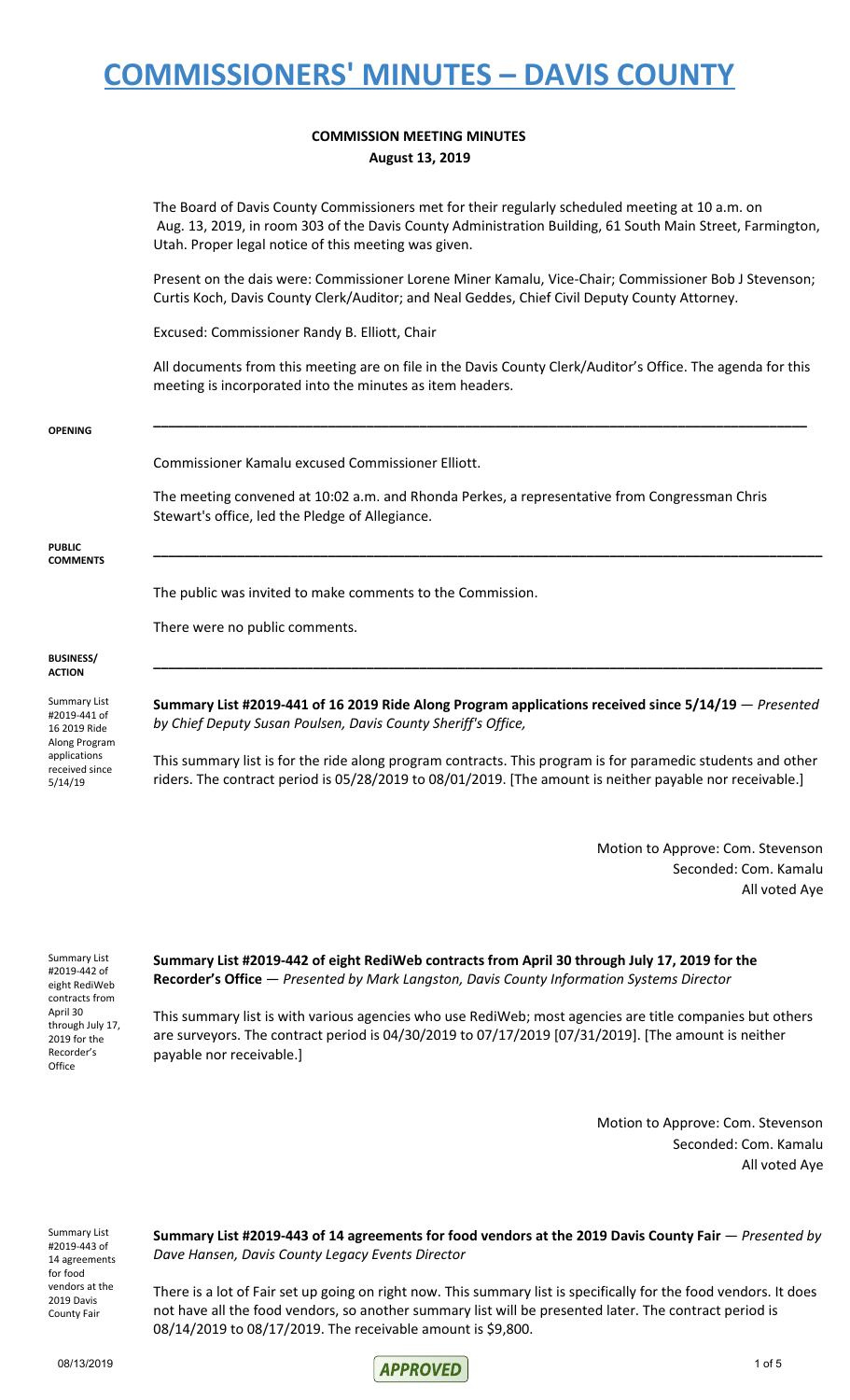Summary List #2019-444 of 23 agreements for space rentals at the Legacy Events Center

**Summary List #2019-444 of 23 agreements for space rentals at the Legacy Events Center** — *Presented by Dave Hansen, Davis County Legacy Events Director*

This summary list is of space rentals at the Legacy Events Center. The contract period is 07/11/2019 to 08/04/2019. The receivable amount is \$2,983.82.

> Motion to Approve Agenda Items: Com. Stevenson Seconded: Com. Kamalu All voted Aye

Subgrantee Agreement #2019-445 for FY2019-20 SSBG funding for the Latch Key Youth of Utah Program

**Subgrantee Agreement #2019-445 with Davis Behavioral Health, Inc. for FY2019-20 Social Services Block Grant (SSBG) funding for the Latch Key Youth of Utah Program** — *Presented by Stephen Lyon, Davis County Grants Administrator*

This subgrantee agreement is for the Latch Key Youth of Utah Program administered through Davis Behavioral Health using fiscal year (FY) 2019-20 Social Services Block Grant (SSBG) funding. The contract period is 07/01/2019 to 06/30/2020. The payable amount is \$7,750.

Subgrantee Agreement #2019-446 for FY2019-20 CDBG funding for Mental Health Housing Acquisition

**Subgrantee Agreement #2019-446 with Davis Behavioral Health, Inc. for FY2019-20 Community Development Block Grant (CDBG) funding for Mental Health Housing Acquisition** — *Presented by Stephen Lyon, Davis County Grants Administrator*

This subgrantee agreement is for the Mental Health Housing Acquisition administered through Davis Behavioral Health using fiscal year (FY) 2019-20 Community Development Block Grant (CDBG) funding. The contract period is 07/01/2019 to 06/30/2020. The payable amount is \$150,000.

> Motion to Approve Agenda Items: Com. Stevenson Seconded: Com. Kamalu All voted Aye

Interlocal Agreement #2019-447 with Layton City distribution of 2019 Edward Byrne Memorial Joint Justice Assistance Grant

**Interlocal Agreement #2019-447 with Layton City distribution of 2019 Edward Byrne Memorial Joint Justice Assistance Grant #2019-H3813-UT-DJ funds** — *Presented by Neal Geddes, Davis County Chief Deputy Civil Attorney*

Layton receives grant funding through the Edward Byrne Memorial Joint Justice Assistance Grant. The County receives part of those funds for equipment and other items to assist the Davis County prosecutors in trial and hearing work. It also allows them to continue to provide excellent courtroom services. The contract period is 10/01/2019 to 09/30/2020. The receivable amount is \$2,500.

Ordinance #5-2019-A with corrected typographical error

Item as appears on agenda: **Correct typographical error, repeal and replace Ordinance 05-2019 - adopted by Davis County Commission on August 9, 2019**

Item as approved: **Ordinance #5-2019-A with corrected typographical error**— *Presented by Neal Geddes, Davis County Chief Deputy Civil Attorney,*

This is a house cleaning action. Last week, during a special Commission Meeting held on Aug. 9, 2019, two ordinances were passed. One created a revised Davis County zoning map [see Ordinance #6-2019], and the other added sections to the Davis County code dealing with the A-10 Agricultural and Farming Production zone [see Ordinance #5-2019]. It was discovered after the second ordinance's passage, it was missing the language necessary to let the ordinance take immediate effect. The first ordinance did have the correct language. The County's Community and Economic Development (CED), Attorney, and Commission offices had intended both ordinances to take immediate effect for the benefit of the public. The ordinance being presented today is the revised version of Ordinance #5-2019 regarding the A-10 zone allowing it to take immediate effect following its adoption.

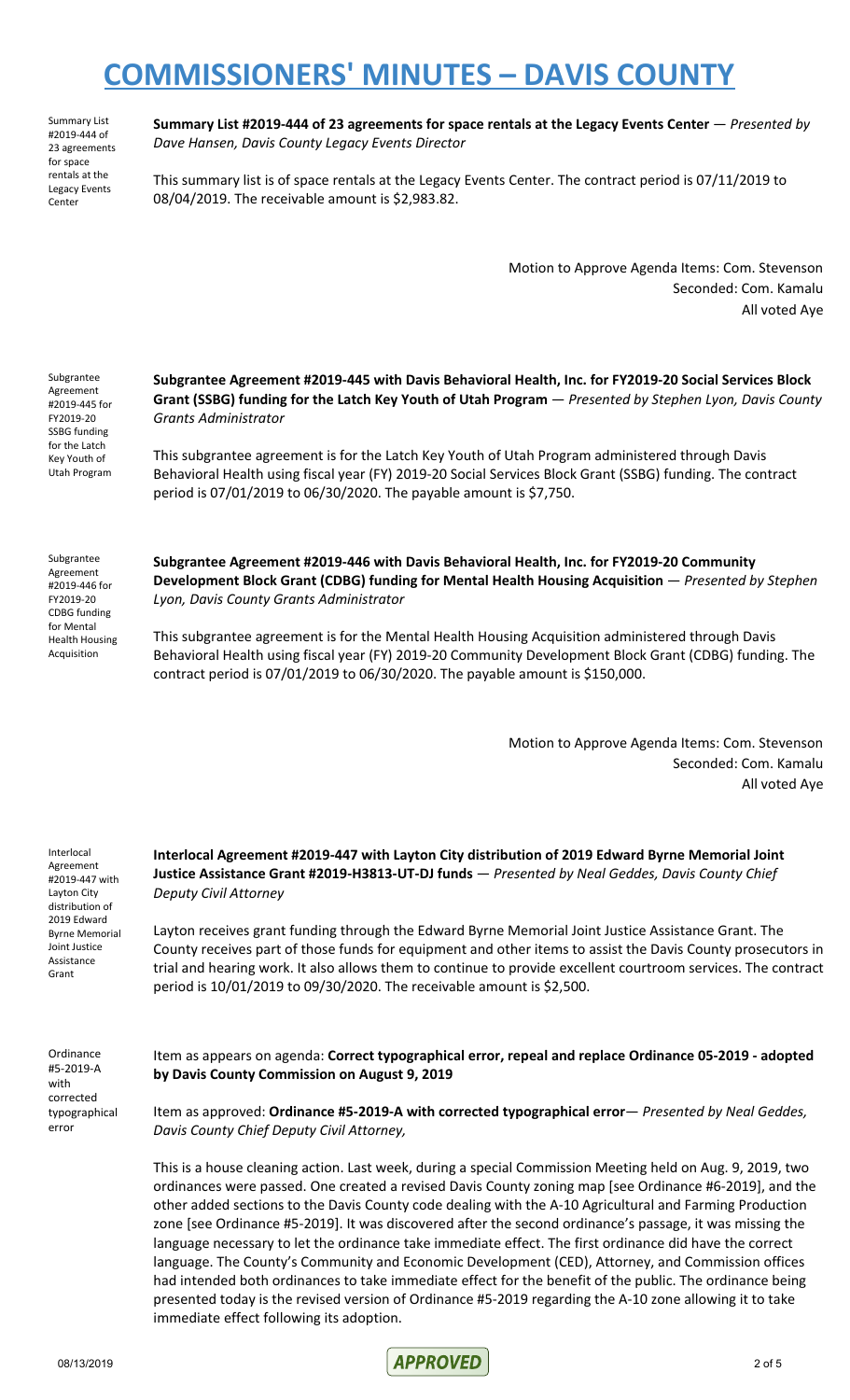Motion to Approve Agenda Items: Com. Stevenson Seconded: Com. Kamalu All voted Aye

Consideration of Application #2019-448 made by Norman Rupp for adjustment or deferral of property taxes

**Consideration of Application #2019-448 made by Norman Rupp to the Davis County Legislative Body, under UCA 59-2-1347, for adjustment or deferral of property taxes on Tax ID #s 10-197-1001; 10-197-1002; 10-197-1003; 10-197-1004** — *Presented by Commissioner Lorene Miner Kamalu*

Tax IDs 10-197-1001, 10-197-1002, 10-197-1003, and 10-197-1004 had a residential tax exemption status wrongly removed. The exemption status has been reapplied and this application is for a tax readjustment and a credit to be applied to the properties for the 2019 tax year at the request of the property owner, Norman Rupp.

Request Reappointment #2019-449 of Douglas M. Stanger to the Davis Community Housing Authority

**Request Reappointment #2019-449 of Douglas M. Stanger to the Board of Commissioners for the Davis Community Housing Authority** — *Presented by Commissioner Lorene Miner Kamalu*

This request is to approve the reappointment of Douglas M. Stanger to the Davis Community Housing Authority's Board of Commissioners. [The appointment period is 10/01/2019 to 09/30/2023. The amount is neither payable nor receivable.]

> Motion to Approve Agenda Items: Com. Stevenson Seconded: Com. Kamalu All voted Aye

Amendment #1-1993-B to Ordinance No. 01-1993 to Extend Term of Franchise with Dominion Energy for one year

**Amendment #1-1993-B to Ordinance No. 01-1993 to Extend Term of Franchise with Dominion Energy for one year** - *Presented by Commissioner Bob J Stevenson*

This amendment to Ordinance #1-1993 is for the annual extension of Dominion Energy's term of franchise for another year. The ordinance period is 03/25/1993 to 08/31/2020.

> Motion to Approve: Com. Stevenson Seconded: Com. Kamalu All voted Aye

Commissioner Stevenson moved to recess to Board of Equalization. Commissioner Kamalu seconded the motion. All voted Aye.

**\_\_\_\_\_\_\_\_\_\_\_\_\_\_\_\_\_\_\_\_\_\_\_\_\_\_\_\_\_\_\_\_\_\_\_\_\_\_\_\_\_\_\_\_\_\_\_\_\_\_\_\_\_\_\_\_\_\_\_\_\_\_\_\_\_\_\_\_\_\_\_\_\_\_\_\_\_\_\_\_\_\_\_\_\_\_\_\_**

**BOARD OF EQUALIZATION**

Property Tax Register

Property Tax Register matters were presented by Curtis Koch, Davis County Clerk/Auditor, as follows:

Under Auditor adjustments are reports with approved value changes totaling \$1,887,178, recommended no change in value, and recommended to be dismissed items. Under Auditor corrections are seven veteran exemption tax abatements. Under Assessor adjustments are various Assessor initiated corrections with a report detailing the recommendations.

> Motion to Approve: Com. Stevenson Seconded: Com. Kamalu All voted Aye

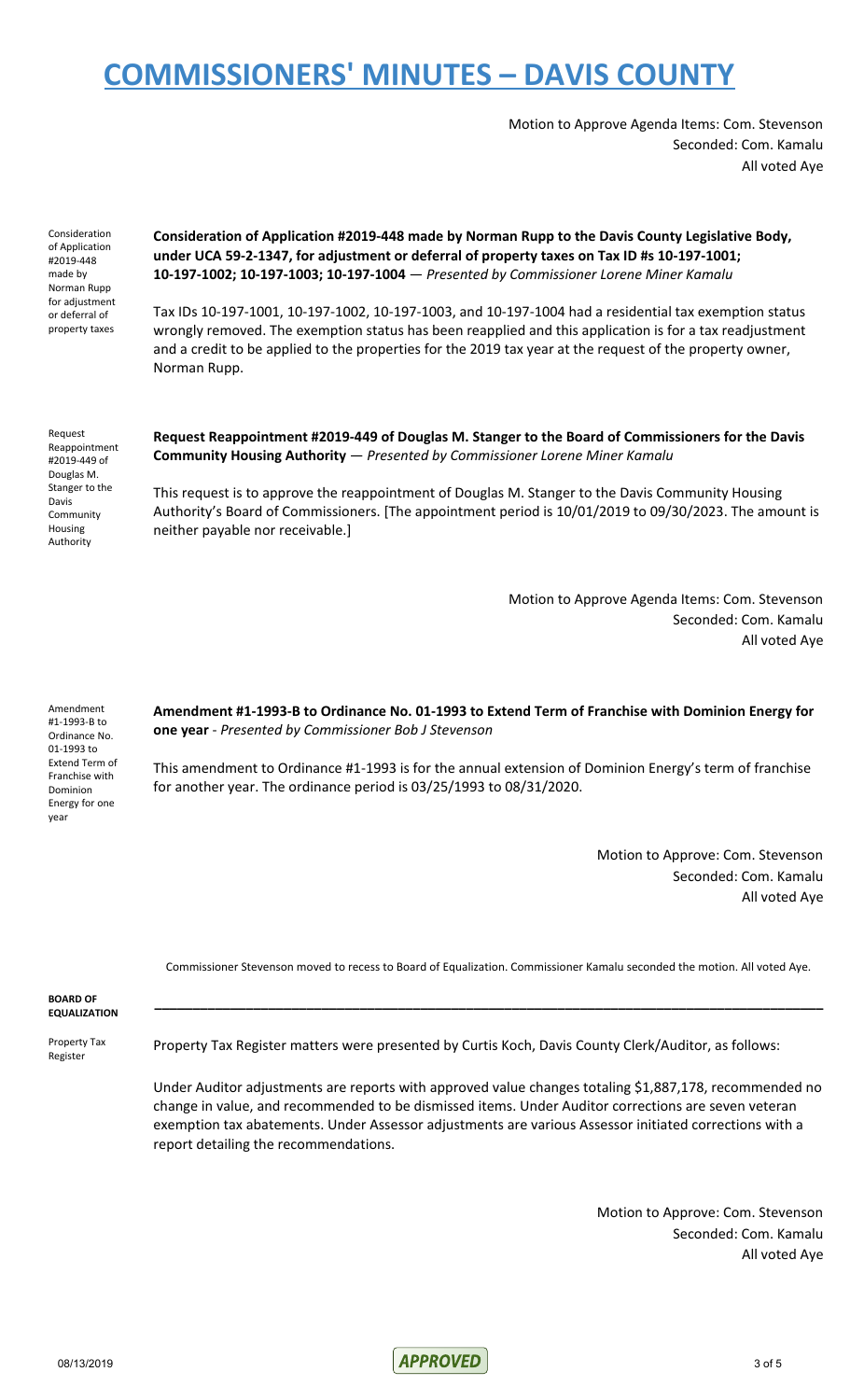Commissioner Stevenson moved to reconvene Commission Meeting. Commissioner Kamalu seconded the motion. All voted Aye.

**\_\_\_\_\_\_\_\_\_\_\_\_\_\_\_\_\_\_\_\_\_\_\_\_\_\_\_\_\_\_\_\_\_\_\_\_\_\_\_\_\_\_\_\_\_\_\_\_\_\_\_\_\_\_\_\_\_\_\_\_\_\_\_\_\_\_\_\_\_\_\_\_\_\_\_\_\_\_\_\_\_\_\_\_\_\_\_\_**

**CONSENT ITEMS**

Check Registers **Check Registers**

Check Registers were approved.

Motion to Approve: Com. Stevenson Seconded: Com. Kamalu All voted Aye

Indigent Hardship Abatement Register

#### **Indigent Hardship Abatement Register**

The Indigent Abatement Register for the following names were presented for approval:

Rhonda Garibay

Jennifer Gunnell

Cherryl R Stong

Motion to Approve: Com. Stevenson Seconded: Com. Kamalu All voted Aye

| <b>COMMISSION</b><br><b>COMMENTS</b> |                                                                                                                                                                                                                                                                                                                                                                                                                                                                                                                                                                                                                                                                                                                                                                                                                                                                                                                                                                                                                                                                                                                                                                                                                                                                                                                                                                                                                                                                                                                                                                                                                                                                                                                                                                                                                                                                                                                                                                                                             |
|--------------------------------------|-------------------------------------------------------------------------------------------------------------------------------------------------------------------------------------------------------------------------------------------------------------------------------------------------------------------------------------------------------------------------------------------------------------------------------------------------------------------------------------------------------------------------------------------------------------------------------------------------------------------------------------------------------------------------------------------------------------------------------------------------------------------------------------------------------------------------------------------------------------------------------------------------------------------------------------------------------------------------------------------------------------------------------------------------------------------------------------------------------------------------------------------------------------------------------------------------------------------------------------------------------------------------------------------------------------------------------------------------------------------------------------------------------------------------------------------------------------------------------------------------------------------------------------------------------------------------------------------------------------------------------------------------------------------------------------------------------------------------------------------------------------------------------------------------------------------------------------------------------------------------------------------------------------------------------------------------------------------------------------------------------------|
|                                      | Commissioner Kamalu invited other comments from the dais.                                                                                                                                                                                                                                                                                                                                                                                                                                                                                                                                                                                                                                                                                                                                                                                                                                                                                                                                                                                                                                                                                                                                                                                                                                                                                                                                                                                                                                                                                                                                                                                                                                                                                                                                                                                                                                                                                                                                                   |
| Clerk/Auditor                        | Curtis reminded everyone today is the municipal primary election and encouraged everyone to vote if they<br>have not already.                                                                                                                                                                                                                                                                                                                                                                                                                                                                                                                                                                                                                                                                                                                                                                                                                                                                                                                                                                                                                                                                                                                                                                                                                                                                                                                                                                                                                                                                                                                                                                                                                                                                                                                                                                                                                                                                               |
| Commissioner<br>Comments             | <b>Commissioner Kamalu</b> gave an update on the Intergenerational Poverty (IGP) Grant that was awarded a<br>little while ago [see July 2, 2019 Commission Meeting and Contract #2019-403]. The \$130,000 funds<br>awarded are to be used to assist households with two or more generations in residence who are below the<br>poverty level. The work has been moving forward and Open Doors, who administers the IGP grant, hired<br>Cheridee Barker, who graduated from Open Doors' Circles program, to be the IGP's program director.<br>Commissioner Kamalu had the chance to speak with Cheridee over the phone. "The whole point of this<br>work is to offer people a hand up and not a hand out to help them become self-sufficient," Cheridee said<br>during their conversation. Commissioner Kamalu was greatly impressed and feels like she is a wonderful<br>example of successfully overcoming difficult circumstances and contributing to the community.<br>Also, in an upcoming Commission Meeting, the Local Homeless Coordinating Committee (LHCC) will be<br>presenting a report about homelessness in Davis County. The LHCC works to prevent and divert individuals<br>from homelessness. This past week [Aug. 4-10, 2019] Commissioner Kamalu participated in Open Doors'<br>point-in-time count where different teams of volunteers visited the Davis County cities and counted how<br>many people were experiencing homelessness. While Commissioner Kamalu's team only met one person<br>who identified themselves as homeless, many of the businesses the team spoke to said there are more. The<br>homelessness count has to be conducted this way in Davis County because the County does not have a<br>homeless shelter, where this count normally takes place, and it is done in an effort to connect individuals to<br>services that can help them. The results from this activity are currently being compiled and will be<br>presented to the Commissioners at a later date. |